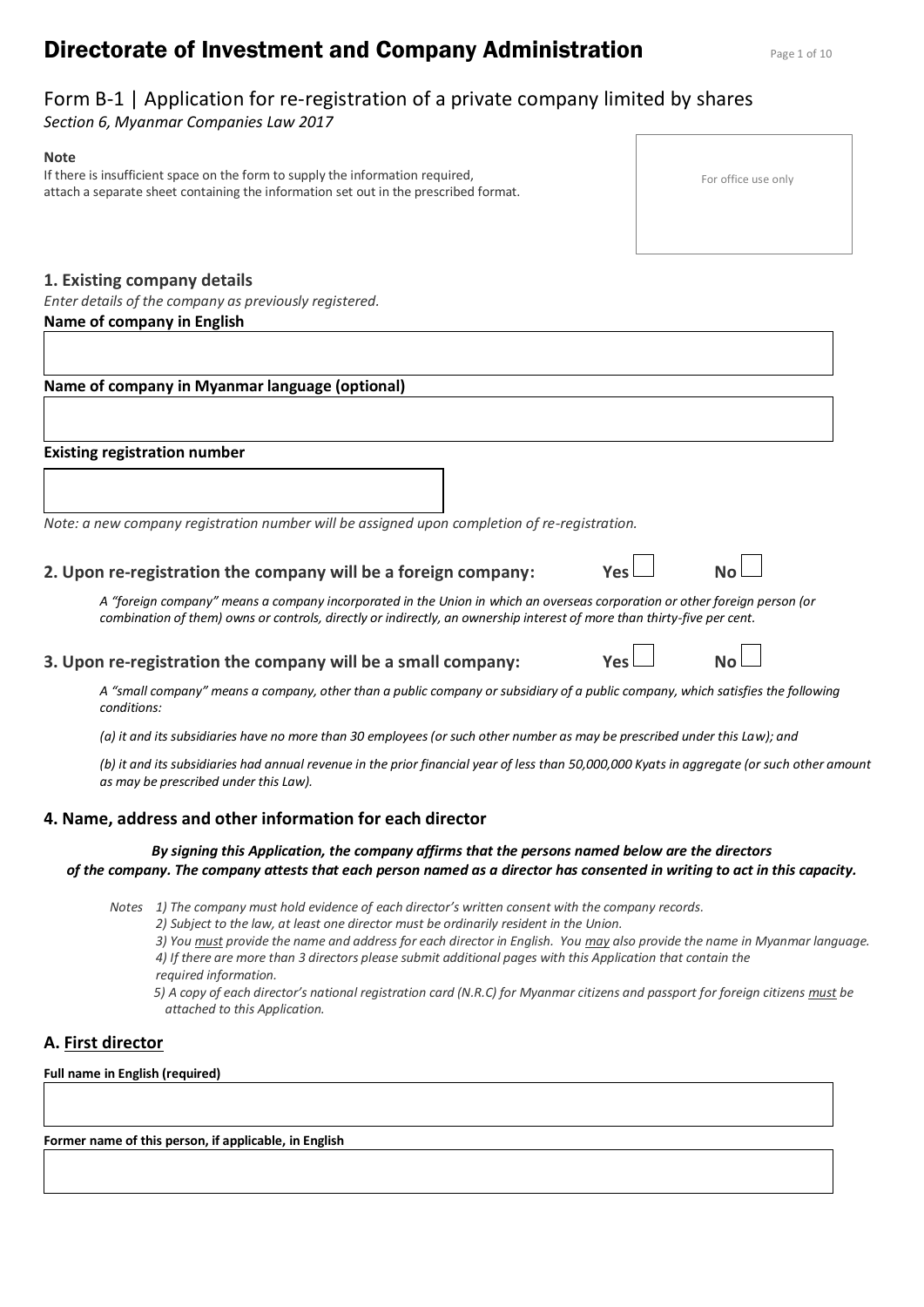| <b>Full name in Myanmar (optional)</b> |                                                                             |                                                                                  |                     |
|----------------------------------------|-----------------------------------------------------------------------------|----------------------------------------------------------------------------------|---------------------|
|                                        |                                                                             |                                                                                  |                     |
|                                        | Former name of this person, if applicable, in Myanmar language (optional)   |                                                                                  |                     |
| <b>Nationality</b>                     |                                                                             | N.R.C. (for Myanmar citizens) / Passport (for foreign citizens only)             |                     |
| Other nationalities, if applicable     |                                                                             |                                                                                  |                     |
|                                        |                                                                             |                                                                                  |                     |
| <b>Business occupation, if any</b>     |                                                                             |                                                                                  |                     |
| Gender<br>Female<br>Male               | Date of birth                                                               |                                                                                  |                     |
|                                        | Usual residential address for this director in English (required)           |                                                                                  |                     |
| Street number and street name          |                                                                             |                                                                                  |                     |
|                                        |                                                                             |                                                                                  |                     |
| Unit, level, etc. (if applicable)      |                                                                             |                                                                                  |                     |
| Quarter/City/Township                  |                                                                             |                                                                                  |                     |
|                                        |                                                                             |                                                                                  |                     |
| State/Region                           |                                                                             | Country                                                                          | Postcode (optional) |
|                                        |                                                                             |                                                                                  |                     |
|                                        | Email address (optional, but an email is required to receive notifications) |                                                                                  |                     |
|                                        |                                                                             |                                                                                  |                     |
|                                        |                                                                             | Phone Number (optional, but a phone number is required to receive notifications) |                     |
|                                        |                                                                             |                                                                                  |                     |
| <b>B.</b> Second director              |                                                                             |                                                                                  |                     |
| Full name in English (required)        |                                                                             |                                                                                  |                     |
|                                        |                                                                             |                                                                                  |                     |
|                                        | Former name of this person, if applicable, in English                       |                                                                                  |                     |

**Full name in Myanmar (optional)**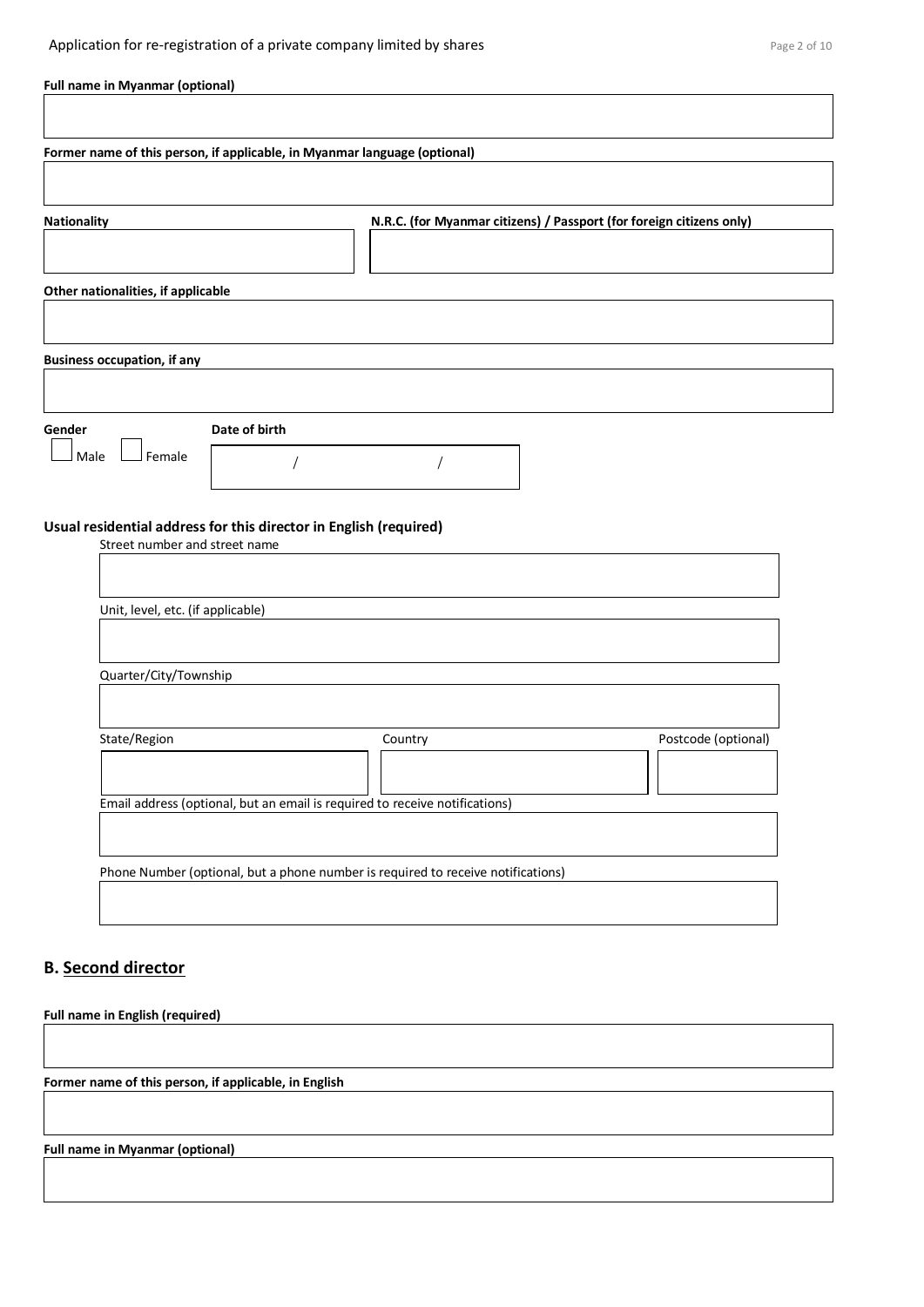### **Former name of this person, if applicable, in Myanmar language (optional)**

| <b>Nationality</b>                 |                                                                   |                                                                                  | N.R.C. (for Myanmar citizens) / Passport (for foreign citizens only) |
|------------------------------------|-------------------------------------------------------------------|----------------------------------------------------------------------------------|----------------------------------------------------------------------|
|                                    |                                                                   |                                                                                  |                                                                      |
| Other nationalities, if applicable |                                                                   |                                                                                  |                                                                      |
|                                    |                                                                   |                                                                                  |                                                                      |
|                                    |                                                                   |                                                                                  |                                                                      |
| <b>Business occupation, if any</b> |                                                                   |                                                                                  |                                                                      |
|                                    |                                                                   |                                                                                  |                                                                      |
| Gender                             | Date of birth                                                     |                                                                                  |                                                                      |
| Female<br>Male                     |                                                                   |                                                                                  |                                                                      |
|                                    |                                                                   |                                                                                  |                                                                      |
|                                    |                                                                   |                                                                                  |                                                                      |
|                                    | Usual residential address for this director in English (required) |                                                                                  |                                                                      |
| Street number and street name      |                                                                   |                                                                                  |                                                                      |
|                                    |                                                                   |                                                                                  |                                                                      |
| Unit, level, etc. (if applicable)  |                                                                   |                                                                                  |                                                                      |
|                                    |                                                                   |                                                                                  |                                                                      |
|                                    |                                                                   |                                                                                  |                                                                      |
| Quarter/City/Township              |                                                                   |                                                                                  |                                                                      |
|                                    |                                                                   |                                                                                  |                                                                      |
| State/Region                       |                                                                   | Country                                                                          | Postcode (optional)                                                  |
|                                    |                                                                   |                                                                                  |                                                                      |
|                                    |                                                                   |                                                                                  |                                                                      |
|                                    |                                                                   | Email address (optional, but an email is required to receive notifications)      |                                                                      |
|                                    |                                                                   |                                                                                  |                                                                      |
|                                    |                                                                   | Phone Number (optional, but a phone number is required to receive notifications) |                                                                      |
|                                    |                                                                   |                                                                                  |                                                                      |
|                                    |                                                                   |                                                                                  |                                                                      |
|                                    |                                                                   |                                                                                  |                                                                      |

### **C. Third director**

 **Full name in English (required)**

**Former name of this person, if applicable, in English**

**Full name in Myanmar (optional)**

**Former name of this person, if applicable, in Myanmar language (optional)**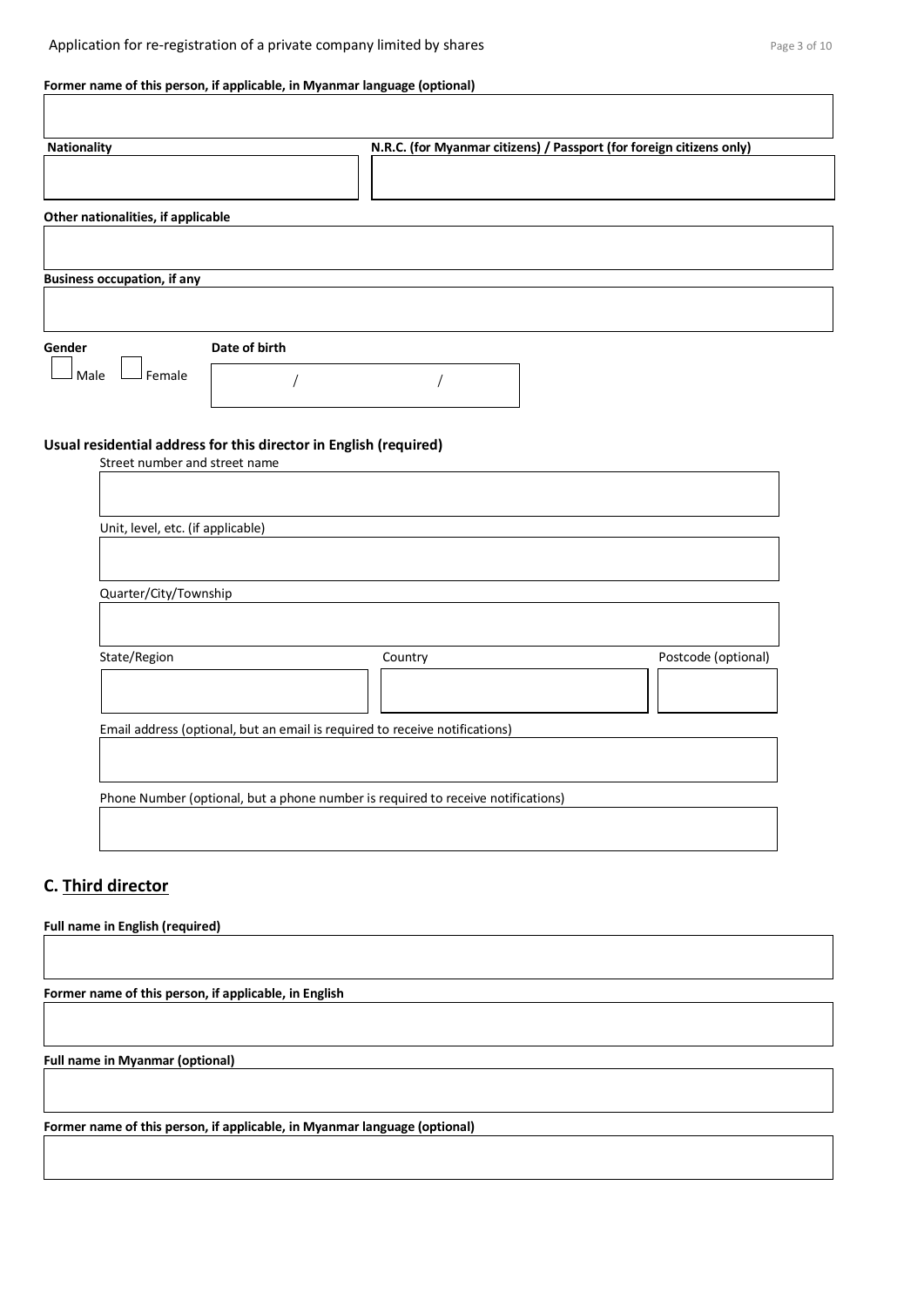| <b>Nationality</b>                                                |               | N.R.C. (for Myanmar citizens) / Passport (for foreign citizens only)             |                     |  |
|-------------------------------------------------------------------|---------------|----------------------------------------------------------------------------------|---------------------|--|
|                                                                   |               |                                                                                  |                     |  |
| Other nationalities, if applicable                                |               |                                                                                  |                     |  |
|                                                                   |               |                                                                                  |                     |  |
|                                                                   |               |                                                                                  |                     |  |
| <b>Business occupation, if any</b>                                |               |                                                                                  |                     |  |
|                                                                   |               |                                                                                  |                     |  |
| Gender                                                            | Date of birth |                                                                                  |                     |  |
| Female<br>Male                                                    |               |                                                                                  |                     |  |
|                                                                   |               |                                                                                  |                     |  |
| Usual residential address for this director in English (required) |               |                                                                                  |                     |  |
| Street number and street name                                     |               |                                                                                  |                     |  |
|                                                                   |               |                                                                                  |                     |  |
| Unit, level, etc. (if applicable)                                 |               |                                                                                  |                     |  |
|                                                                   |               |                                                                                  |                     |  |
|                                                                   |               |                                                                                  |                     |  |
| Quarter/City/Township                                             |               |                                                                                  |                     |  |
|                                                                   |               |                                                                                  |                     |  |
| State/Region                                                      |               | Country                                                                          | Postcode (optional) |  |
|                                                                   |               |                                                                                  |                     |  |
|                                                                   |               |                                                                                  |                     |  |
|                                                                   |               | Email address (optional, but an email is required to receive notifications)      |                     |  |
|                                                                   |               |                                                                                  |                     |  |
|                                                                   |               |                                                                                  |                     |  |
|                                                                   |               | Phone Number (optional, but a phone number is required to receive notifications) |                     |  |
|                                                                   |               |                                                                                  |                     |  |

### **5. Name, address and other information for secretary, if applicable**

A company may have a secretary, but this is not required.

#### *By signing this Application, the company affirms that the person named below is the secretary of the company. The company attests that the person named as secretary has consented in writing to act in this capacity.*

*Note: 1) The company must hold evidence of the secretary's written consent with the company records. 2) A copy of the secretary's national registration card (N.R.C) for Myanmar citizens and passport for foreign citizens must be attached to this Application.* 

**Full name in English (required)**

**Former name of this person, if applicable, in English**

**Full name in Myanmar (optional)**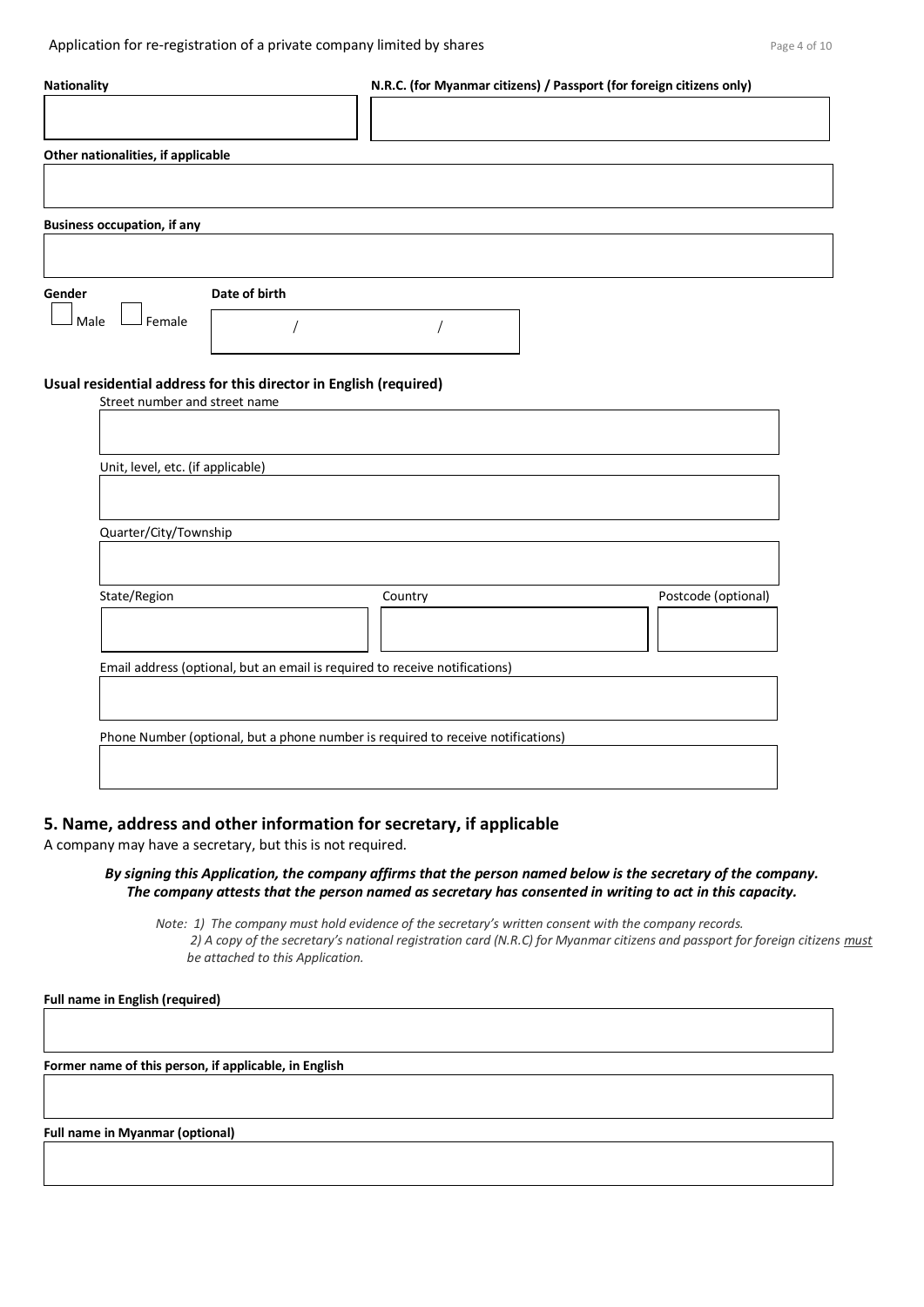# **Former name of this person, if applicable, in Myanmar language (optional)**

| <b>Nationality</b> |                                    |                                                 | N.R.C. (for Myanmar citizens) / Passport (for foreign citizens only) |                     |
|--------------------|------------------------------------|-------------------------------------------------|----------------------------------------------------------------------|---------------------|
|                    |                                    |                                                 |                                                                      |                     |
|                    | Other nationalities, if applicable |                                                 |                                                                      |                     |
|                    |                                    |                                                 |                                                                      |                     |
|                    |                                    |                                                 |                                                                      |                     |
|                    | <b>Business occupation, if any</b> |                                                 |                                                                      |                     |
|                    |                                    |                                                 |                                                                      |                     |
|                    |                                    | Date of birth                                   |                                                                      |                     |
| Gender             |                                    |                                                 |                                                                      |                     |
| Male               | Female                             |                                                 |                                                                      |                     |
|                    |                                    | Usual residential address in English (required) |                                                                      |                     |
|                    | Street number and street name      |                                                 |                                                                      |                     |
|                    |                                    |                                                 |                                                                      |                     |
|                    |                                    |                                                 |                                                                      |                     |
|                    | Unit, level, etc. (if applicable)  |                                                 |                                                                      |                     |
|                    |                                    |                                                 |                                                                      |                     |
|                    | Quarter/City/Township              |                                                 |                                                                      |                     |
|                    |                                    |                                                 |                                                                      |                     |
|                    | State/Region                       |                                                 | Country                                                              | Postcode (optional) |
|                    |                                    |                                                 |                                                                      |                     |
|                    |                                    |                                                 |                                                                      |                     |
|                    | Email address                      |                                                 |                                                                      |                     |
|                    |                                    |                                                 |                                                                      |                     |
|                    | Phone Number                       |                                                 |                                                                      |                     |
|                    |                                    |                                                 |                                                                      |                     |
|                    |                                    |                                                 |                                                                      |                     |
|                    |                                    | 6. Registered office address in English         |                                                                      |                     |
|                    | Street number and street name      |                                                 |                                                                      |                     |
|                    |                                    |                                                 |                                                                      |                     |
|                    |                                    |                                                 |                                                                      |                     |
|                    | Unit, level, etc. (if applicable)  |                                                 |                                                                      |                     |

Quarter/City/Township

State/Region Country Postcode (optional)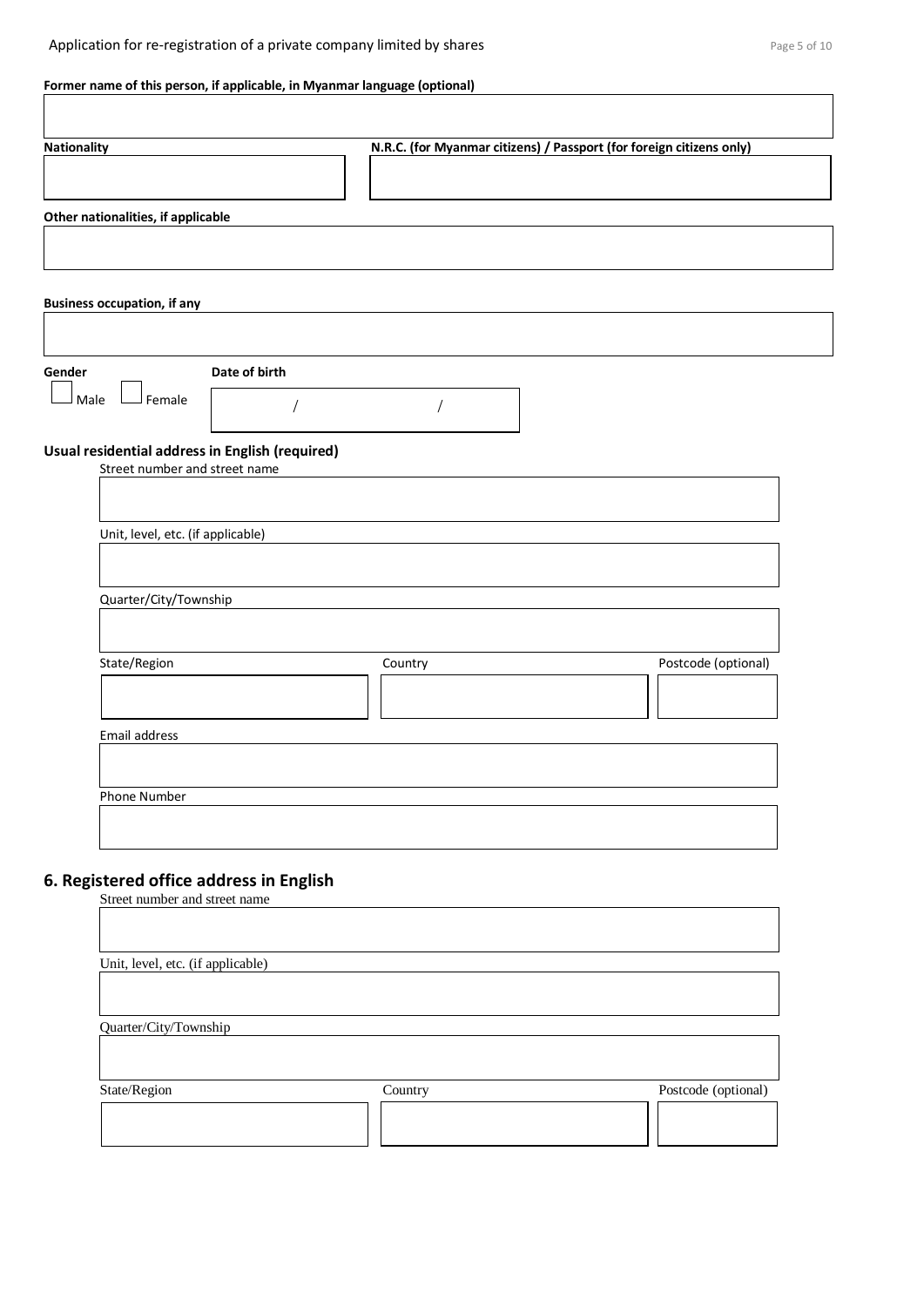### **7. Address of principal place of business in the Union in English (if different to registered office)**

| Street number and street name     |         |                     |
|-----------------------------------|---------|---------------------|
|                                   |         |                     |
|                                   |         |                     |
|                                   |         |                     |
| Unit, level, etc. (if applicable) |         |                     |
|                                   |         |                     |
|                                   |         |                     |
|                                   |         |                     |
| Quarter/City/Township             |         |                     |
|                                   |         |                     |
|                                   |         |                     |
|                                   |         |                     |
| State/Region                      | Country | Postcode (optional) |
|                                   |         |                     |
|                                   |         |                     |
|                                   |         |                     |
|                                   |         |                     |

### **8. Share capital**

| A. Total number of shares of all classes issued by the company:                                                                                                                                                            |     |    |  |
|----------------------------------------------------------------------------------------------------------------------------------------------------------------------------------------------------------------------------|-----|----|--|
| B. The currency in which the company's share capital is denominated:<br>(MMK or USD)                                                                                                                                       |     |    |  |
| C. Does the company have an ultimate holding company?                                                                                                                                                                      | Yes | No |  |
| This question only applies if the company has a member which is a corporate entity.<br>"Ultimate holdina company", in relation to a body corporate, means a body corporate that is a holdina company of the first-mentione |     |    |  |

*"Ultimate holding company", in relation to a body corporate, means a body corporate that is a holding company of the first-mentioned body corporate and is itself not a subsidiary of any body corporate.*

#### **Name of ultimate holding company**

**Registration number (if applicable)** Jurisdiction of incorporation

#### **D. Share capital structure**

| Share class code | Full title of class if not listed in the share<br>class code table below | Total number<br>of shares | Total amount paid on<br>these shares (if<br>applicable) | Total amount unpaid<br>on these shares (if<br>applicable) |
|------------------|--------------------------------------------------------------------------|---------------------------|---------------------------------------------------------|-----------------------------------------------------------|
|                  |                                                                          |                           |                                                         |                                                           |
|                  |                                                                          |                           |                                                         |                                                           |
|                  |                                                                          |                           |                                                         |                                                           |

*The following are standard share codes that may be used to complete the table above. If the company will have a class of shares that does not appear in this table below please enter the full title of the class in the space provided above.*

| Share class code | <b>Full title of share class</b> |
|------------------|----------------------------------|
| ORD              | Ordinary                         |
| Α                | Class A shares                   |
| B                | Class B shares                   |
|                  | Class C shares                   |
| <b>EMP</b>       | Employee's shares                |
| <b>MGM</b>       | Management shares                |
| <b>RED</b>       | Redeemable shares                |
| <b>PRF</b>       | Preference shares                |
| <b>REDP</b>      | Redeemable-Preference shares     |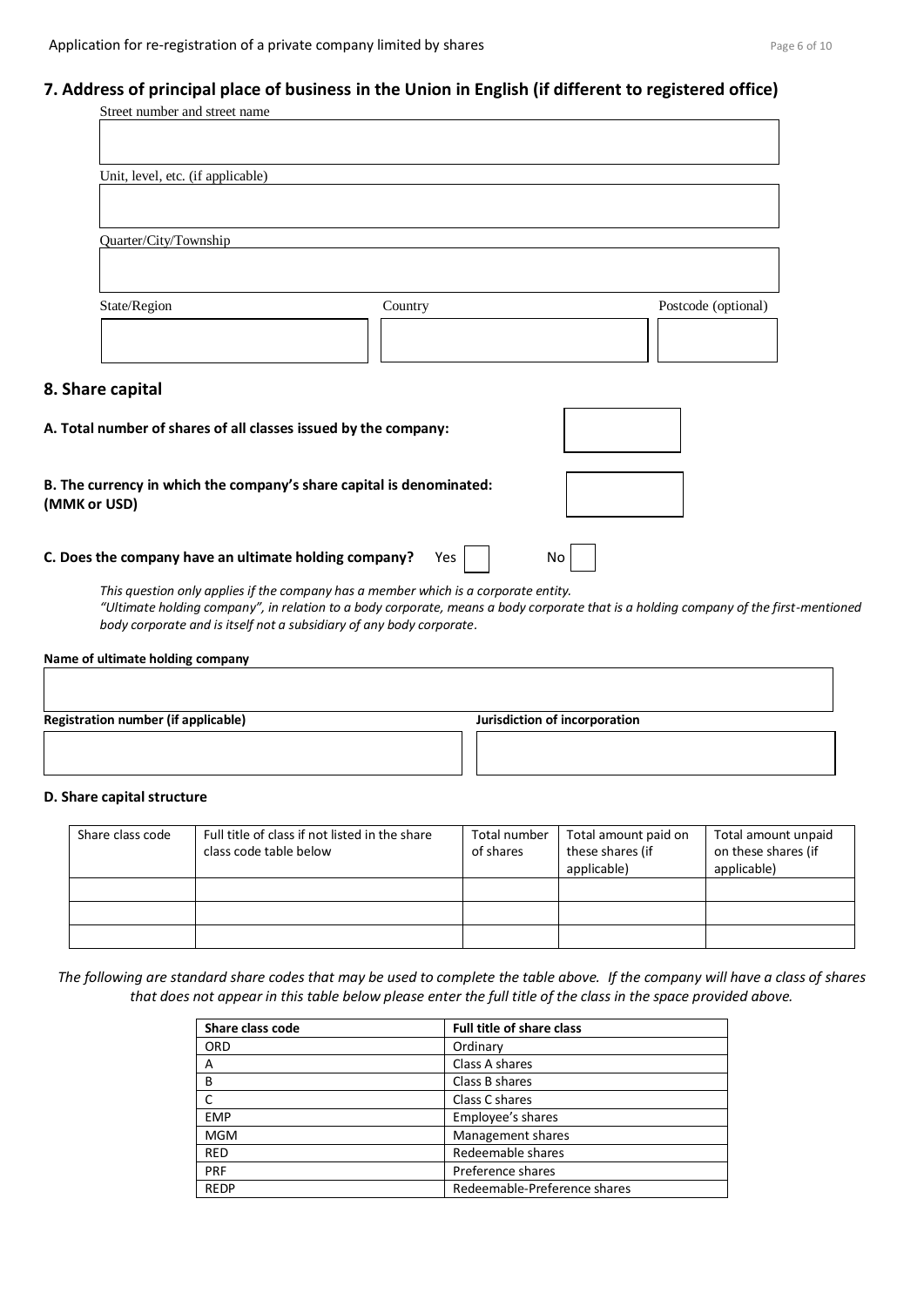Application for re-registration of a private company limited by shares  $P_{\text{age 7 of 10}}$ 

#### **9. Members**

### **Instructions for completing member information**

*If there is insufficient space please attach additional pages with this Application containing the required information.*

#### **Number of members**

A private company may have no more than fifty (50) members. However—

a) Shares held by employees of the company do not count towards this 50-members limit; and

b) If two or more persons hold shares jointly, they are treated as one member. For joint members, provide the particulars of each person on a separate sheet and indicate that the shares are jointly held.

### *By signing this Application, the company attests that each person named as a member has consented in writing to act in this capacity and subscribe for the shares allotted to them.*

### **A. Members that are natural persons**

### **i) First member that is a natural person**

**Full name in English (required)**

| <b>Nationality</b>                   | N.R.C. (for Myanmar citizens) / Passport (for foreign citizens only) |                     |
|--------------------------------------|----------------------------------------------------------------------|---------------------|
| Other nationalities, if applicable   |                                                                      |                     |
| Gender<br>Date of birth              |                                                                      |                     |
| Male<br>Female                       |                                                                      |                     |
| <b>Address in English (required)</b> |                                                                      |                     |
| Street number and street name        |                                                                      |                     |
|                                      |                                                                      |                     |
| Unit, level, etc. (if applicable)    |                                                                      |                     |
|                                      |                                                                      |                     |
| Quarter/City/Township                |                                                                      |                     |
|                                      |                                                                      |                     |
| State/Region                         | Country                                                              | Postcode (optional) |
|                                      |                                                                      |                     |

### **Shareholding details**

| Share class code | Full title of class if not listed in the<br>share class code table | Total number<br>of shares | Total amount paid on<br>these shares (if<br>applicable) | Total amount unpaid<br>on these shares (if<br>applicable) |
|------------------|--------------------------------------------------------------------|---------------------------|---------------------------------------------------------|-----------------------------------------------------------|
|                  |                                                                    |                           |                                                         |                                                           |
|                  |                                                                    |                           |                                                         |                                                           |
|                  |                                                                    |                           |                                                         |                                                           |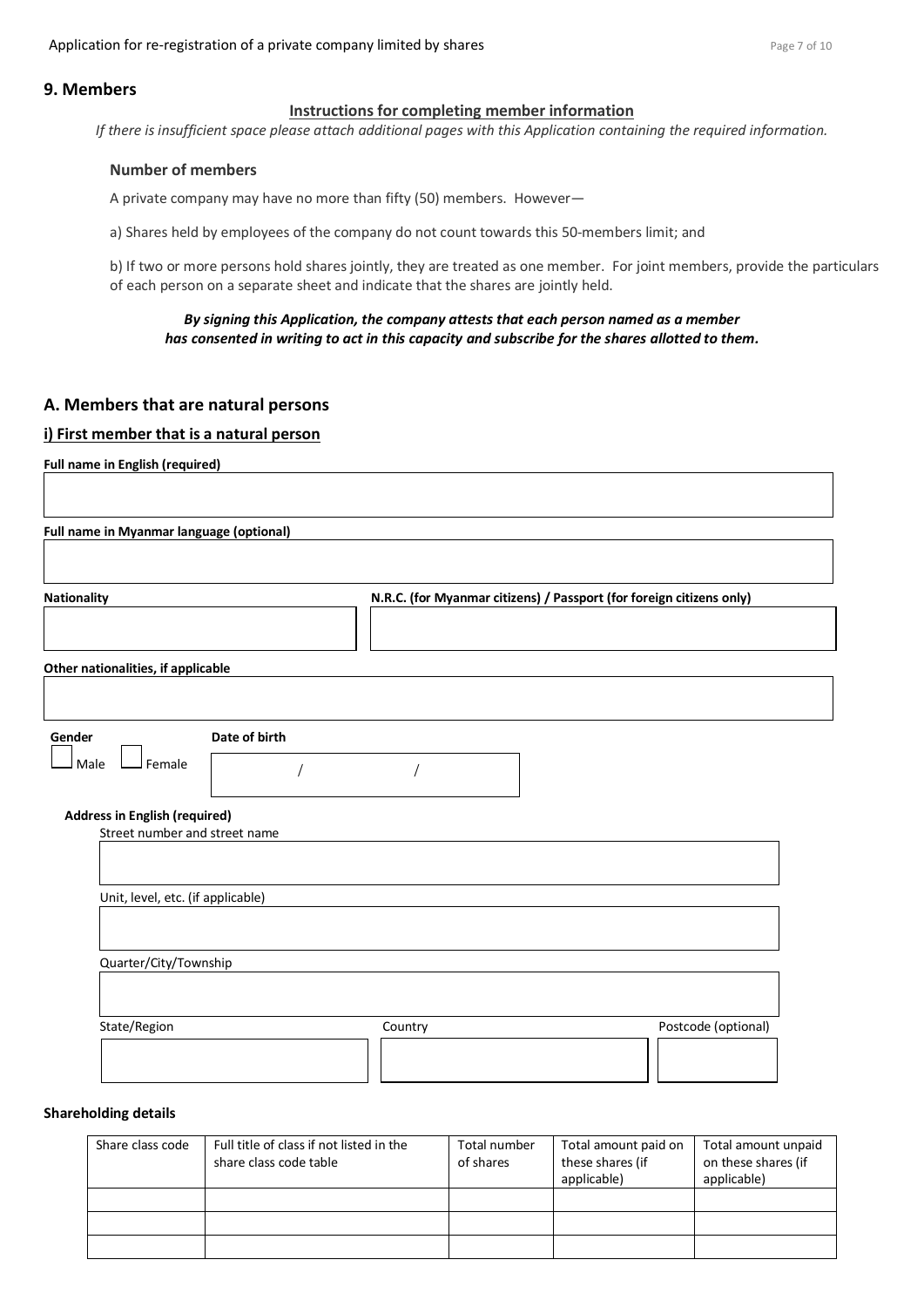### **ii) Second member that is a natural person**

| <b>Nationality</b>                                                    |               | N.R.C. (for Myanmar citizens) / Passport (for foreign citizens only) |  |
|-----------------------------------------------------------------------|---------------|----------------------------------------------------------------------|--|
| Other nationalities, if applicable                                    |               |                                                                      |  |
|                                                                       |               |                                                                      |  |
| Gender<br>Male<br>J Female                                            | Date of birth |                                                                      |  |
| <b>Address in English (required)</b><br>Street number and street name |               |                                                                      |  |
|                                                                       |               |                                                                      |  |
|                                                                       |               |                                                                      |  |
| Unit, level, etc. (if applicable)                                     |               |                                                                      |  |
| Quarter/City/Township                                                 |               |                                                                      |  |

### **Shareholding details**

| Share class code | Full title of class if not listed in the<br>share class code table | Total number<br>of shares | Total amount paid on<br>these shares (if<br>applicable) | Total amount unpaid<br>on these shares (if<br>applicable) |
|------------------|--------------------------------------------------------------------|---------------------------|---------------------------------------------------------|-----------------------------------------------------------|
|                  |                                                                    |                           |                                                         |                                                           |
|                  |                                                                    |                           |                                                         |                                                           |
|                  |                                                                    |                           |                                                         |                                                           |

### **B. Members that are corporate entities**

### **Name of company**

**Registration number** Jurisdiction of incorporation

**Address in English in home jurisdiction (for entities not registered in the Union)**

Street number and street name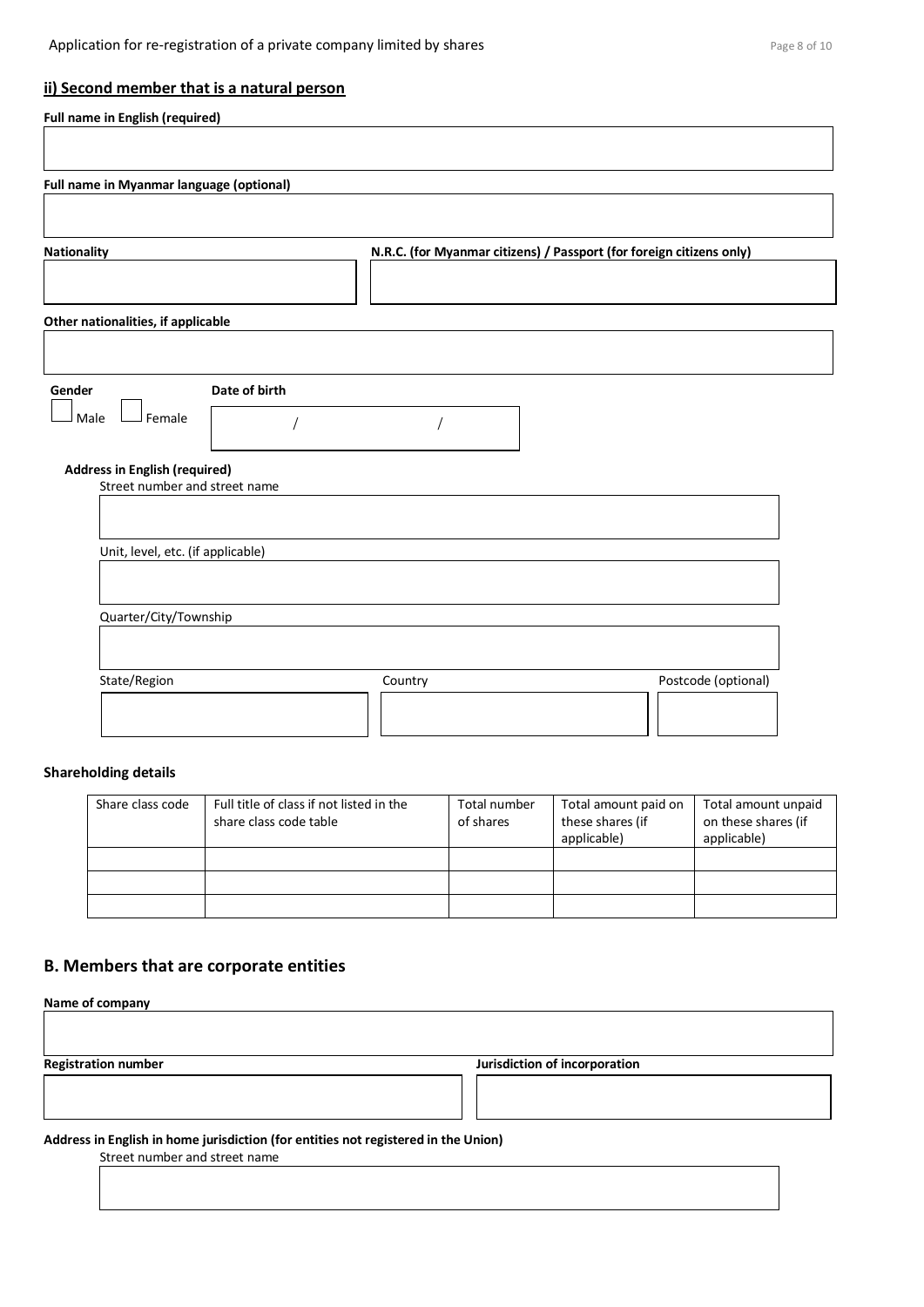| Unit, level, etc. (if applicable) |         |                     |
|-----------------------------------|---------|---------------------|
|                                   |         |                     |
|                                   |         |                     |
| Quarter/City/Township             |         |                     |
|                                   |         |                     |
|                                   |         |                     |
| State/Region                      | Country | Postcode (optional) |
|                                   |         |                     |
|                                   |         |                     |

#### **Shareholding details**

| Share class code | Full title of class if not listed in the<br>share class code table | Total number<br>of shares | Total amount paid on<br>these shares (if<br>applicable) | Total amount unpaid<br>on these shares (if<br>applicable) |
|------------------|--------------------------------------------------------------------|---------------------------|---------------------------------------------------------|-----------------------------------------------------------|
|                  |                                                                    |                           |                                                         |                                                           |
|                  |                                                                    |                           |                                                         |                                                           |
|                  |                                                                    |                           |                                                         |                                                           |

### **10. Constitution**

Where the company has a constitution which differs in any substantive way from the model constitution, this Application must be accompanied by a copy of the constitution of the company certified by a director.

The company will –

Use the model constitution; or

Use its own constitution as attached to this Application.

**Note**: If the company continues to use its existing Memorandum of Association and Articles of Association, the objects expressed in the Memorandum of Association continue to apply until the end of the transition period, unless they are removed by amending the constitution in accordance with the Myanmar Companies Law 2017. The objects will be deemed to be removed after this time unless a notice in the prescribed form (Form I-14 | Notice of special resolution to maintain objects) is filed with the Registrar.

#### *By signing this Application, the company hereby certifies that the company has attached a true and correct copy of its constitution certified by a director or otherwise has adopted the model constitution***.**

### **11. Signed by authorised person**

I certify that the information in this form and any document attached to this form are true and correct.

| Signature: |  |
|------------|--|
|            |  |

#### **Full name in English (required)**

| 12. Lodged by |  |
|---------------|--|
|---------------|--|

| Name:    |            |
|----------|------------|
|          |            |
|          |            |
| Address: | Telephone: |
|          |            |
|          | Email:     |